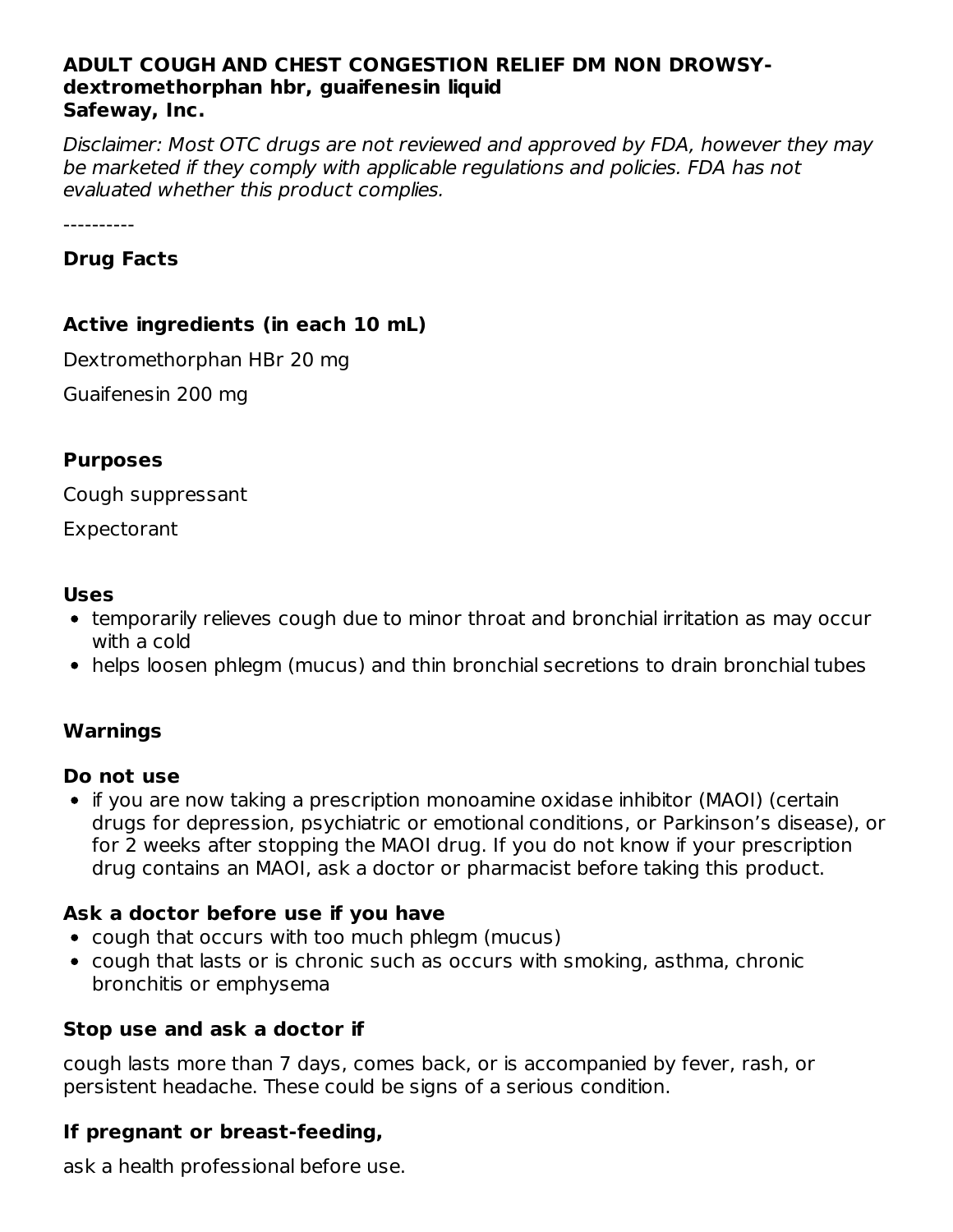## **Keep out of reach of children.**

In case of overdose, get medical help or contact a Poison Control Center (1-800-222- 1222) right away.

#### **Directions**

- do not take more than 6 doses in any 24-hours period
- measure only with dosing cup provided. Do not use any other dosing device
- $\bullet$  keep dosing cup with product
- $emL =$  milliliter
- this adult product is not intended for use in children under 12 years of age
- adults and children 12 years and over: 10 mL every 4 hours
- children under 12 years: do not use

## **Other information**

• store between 20-25°C (68-77°F). Do not refrigerate.

## **Inactive ingredients**

anhydrous citric acid, FD&C red #40, flavor, glucose, glycerin, high fructose corn syrup, menthol, purified water, saccharin sodium, sodium benzoate

## **Questions or comments?**

Call **1-888-723-3929 Monday-Friday 7AM-6PM PST**

## **Principal Display Panel**

## **AGES 12 & OVER**

## **Non-Drowsy Adult Cough + Chest Congestion Relief DM**

Dextromethorphan HBr 20 mg**-**Cough Suppressant

Guaifenesin 200 mg-Expectorant

#### ORIGINAL FLAVOR

Compare to Robitussin® Peek Cold Cough + Chest Congestion DM active ingredients\*

- Relief of: Cough, chest congestion
- For ages 12 & over
- Alcohol free
- Dosing cup included

\*This product is not manufactured or distributed by Pfizer Consumer Healthcare, distributors of Robitussin® Peak Cold Cough & Chest Congestion DM.

## **TAMPER EVIDENT: DO NOT USE IF CARTON IS OPENED OR IF PRINTED SAFETY SEAL AROUND BOTTLE OR UNDER CAP IS BROKEN OR MISSING**.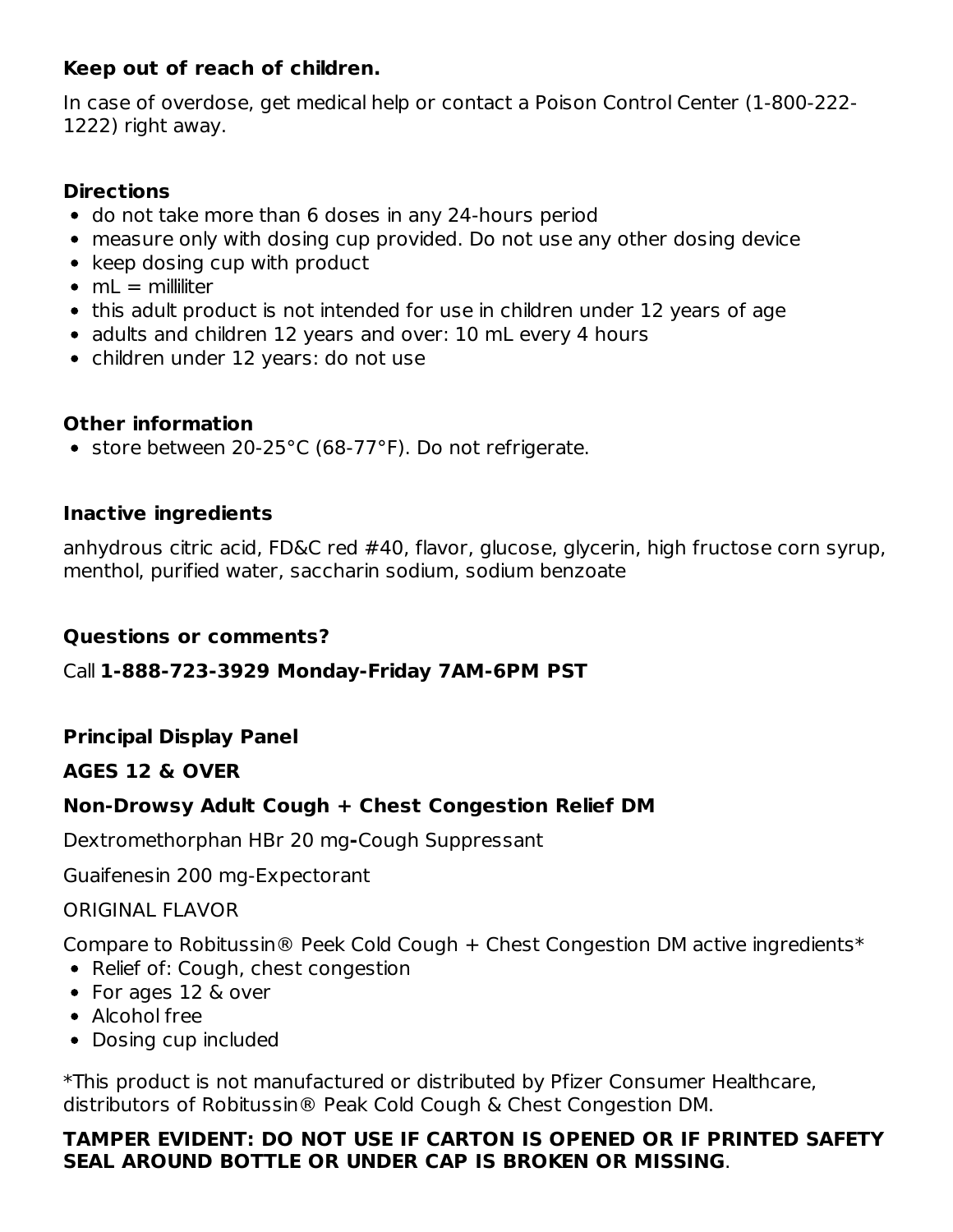# DISTRIBUTED BY BETTER LIVING BRANDS LLC P.O BOX 99, PLEASANTON, CA 94566-0009 www.betterlivingbrandsLLC.com

# **Package Label**



**ADULT COUGH AND CHEST CONGESTION RELIEF DM NON DROWSY** dextromethorphan hbr, guaifenesin liquid